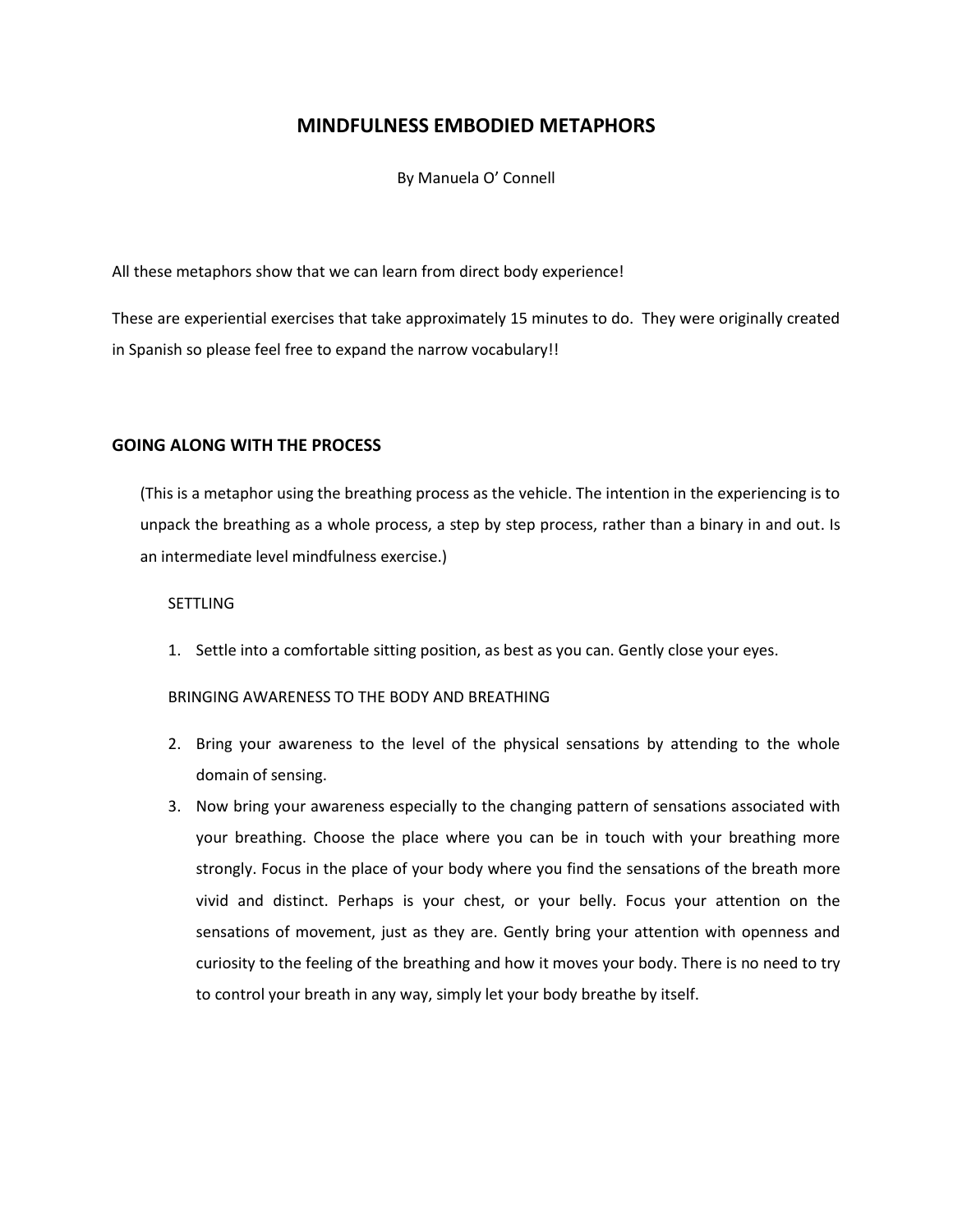#### FOCUSING ON SENSATION AND GOING ALONG WITH THE IN-BREATH

4. Now focus your attention on the mild and sutil sensations of each in-breath as the air comes in your body. Going along with each changing physical sensation pattern of each in breath part of the breathing cycle. As best as you can, stay in touch with each sensation associated to the air coming in your body from the beginning of the in-breath to its full duration, step by step, moment by moment. Explore how that in breath and each moment of it feels, with openness and curiosity. Is there something new you can find in each moment of the whole process of the in breath by going along with it? Allow the experience of the in breath to unfold. Each new in-breath is another chance to explore and investigate the sensations associated with it, moment by moment, step by step.

FOCUSING ON SENSATIONS OF THE TURNING POINT BETWEEN THE IN-BREATH AND THE OUT-BREATH

5. Now bring gently your awareness to the sensations of turning point of the in-breath and out-breath. Is it a moment, is it a process? How does it feel? Focus your awareness on the mild sensations of that part of the breathing cycle. With each breath you have a new opportunity to allow your attention to settle and explore the sensations associated with the changing from in-breath to out-breath. Simply allow that experience to unfold.

## FOCUSING ON SENSATIONS AND GOING ALONG THE OUT-BREATH

6. Now gently escort your attention to the out-breath and the sensations of it. Focus your awareness and go along with all the out breath in each breathing cycle. What do you discover by attending to the whole process of the out-breath?

## FOCUSING ON THE SENSATIONS OF THE TURNING POINT BETWEEN OUT-BREAT AND IN-BREATH

7. As best as you can, now turn your awareness to the turning point and the changing patterns of sensations between the out-breath and the in-breath. Connect and be in touch with that especial moment of each breathing cycle. Let the sensations associated with that moment simply unfold.

#### FOCUSING ATTENTION AND GOING ALONG THE WHOLE PROCESS OF BREATHING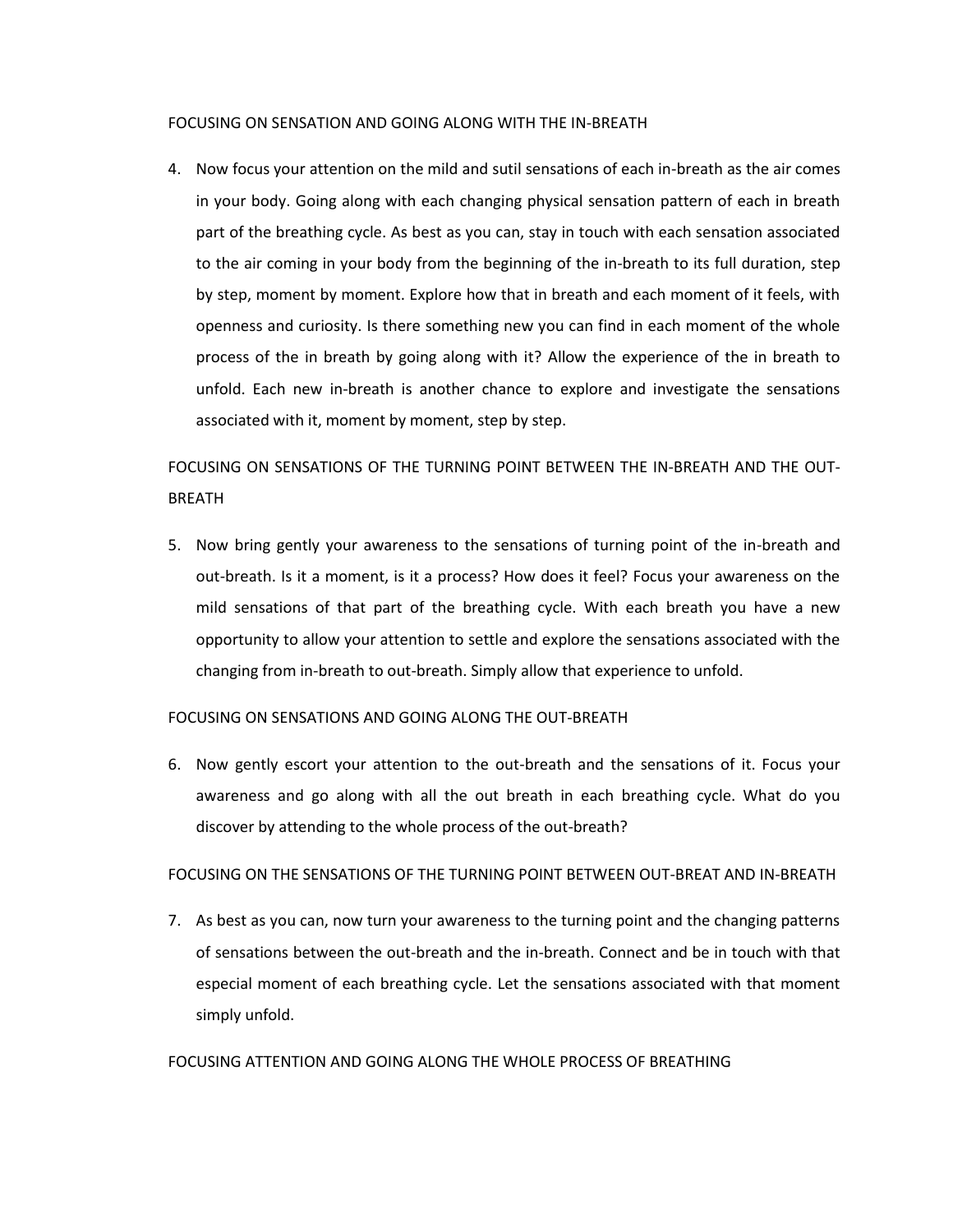8. Now gently escort your awareness to the whole process of breathing. Go along with it moment by moment, step by step and the changing patterns of sensations in your body associated with it. (You have to leave some time for the client to integrate the experience).

#### PRESENTING AND REFLECTING ON THE METAPHOR

9. "These breathing process (vehicle) and going along with all of it **is the same** (arbitrarily Crel for coordination) as any process in life (target)". (You can specify, and is strongly recommended, to target a particular client's process that you want to transfer the function to go along with. For example, I do this metaphor with anxious clients to expose them to the experience of the whole process of a panic attack. But you may do it for any process you like to emphasize the whole of it when the client is only focus in one part and the possibility to go along with it.) (Leave some time to let the client reflect and integrate the experience and the metaphor).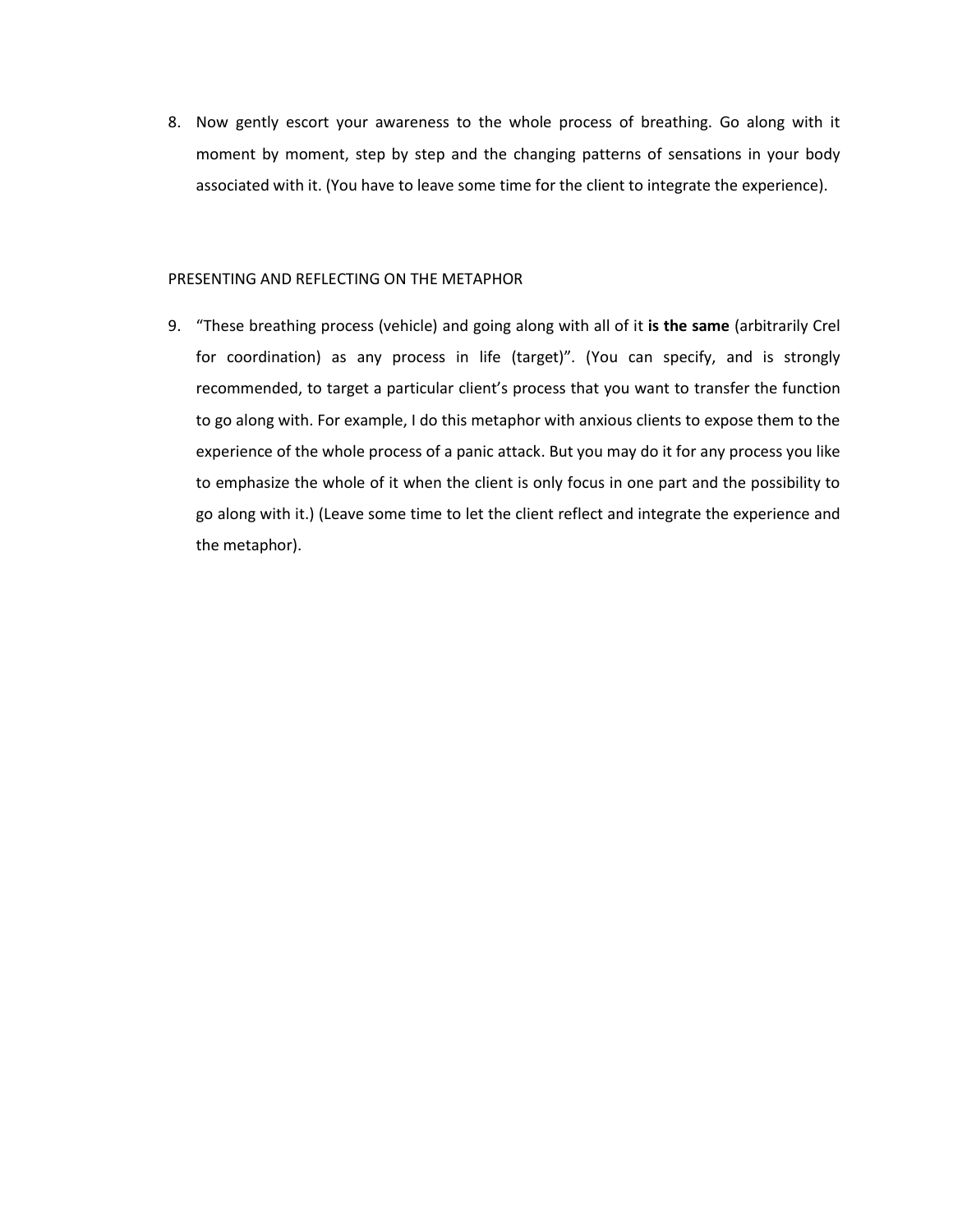#### **THE TWO HAND SIDES OF A SITUATION**

This is a metaphor that teaches to take different perspectives of one situation and it is also a self as a context experiential exercise.

#### **SETTLING**

1. Settle into a comfortable sitting position, as best as you can. Gently close your eyes. Invite your attention to the body. Put one hand over the other over your lap or any part of your body that feels comfortable for you.

## BRINGING AWARENESS TO THE HANDS

- 2. Bring your awareness to the level of the physical sensations by attending to the whole domain of sensing.
- 3. Now bring your awareness especially to the changing pattern of sensations associated with your hands, right into your hand, without looking at them. Allow your awareness to fill your hands from inside to outside, the skin, etc. Open in awareness to any of all sensations in each hand, sensing the fingers and the air that surrounds them, feeling also how it feels on the back of the hands and in the palms, the thumbs and the wrist. Now invite your attention to rest in the sense of touch wherever the hands make contact with each other and with any other part of your body such as your lap. Note the tactile elements and the temperature, any sense of hardness or softness, of coolness or warmth, whatever is present right now.

## MOVING HANDS AND DIFFERENT PERSPECTIVES

- 4. Now slowly move the hand that is beneath the other and resting over the palm. Turn your awareness to the sensations that are felt from the hand that is above (one perspective). How does it feel the movement of the other hand while this one rests?.
- 5. Gently move your attention to the hand that is moving (another perspective of the same situation). Which are the sensations felt by that hand (this is very important! Is the hand's sensing, it's a defusion exercise). How is the hand that is rest above felt by the hand that is moving?
- 6. Now stop the movement and let both hands and your attention rest.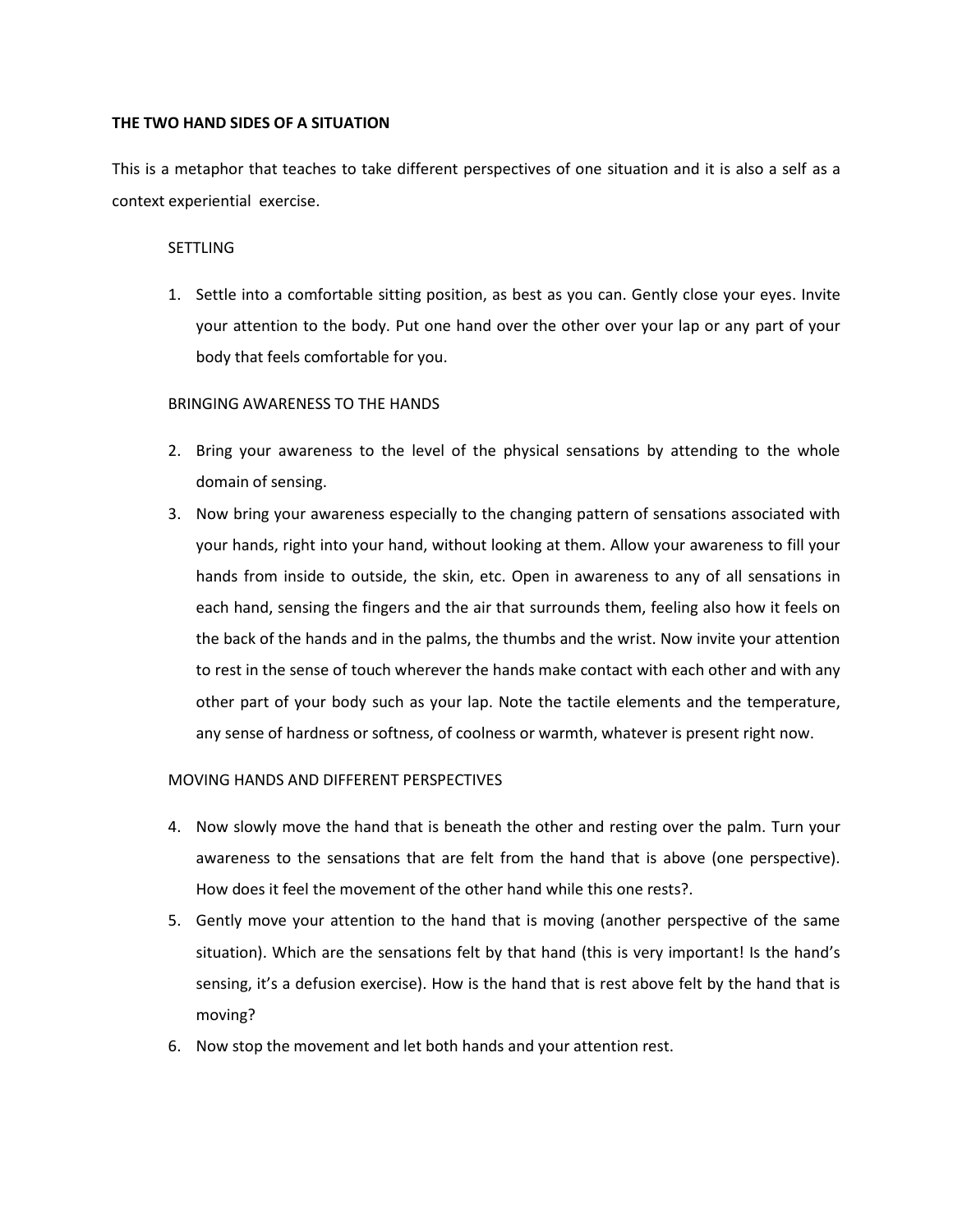- 7. Then, gently start moving the hand that is above. Turn your attention to the sensations of that movement and the feeling of touch of the hand that is below from the perspective of the hand that is moving. What do you discover? Which sensations unfold?
- 8. Now if you invite your attention to go to the hand that rest underneath, what does that hand feel?
- 9. Stop all the movements and simply rest for a while.

#### INTEGRATING PERSPECTIVES AND SELF AS A CONTEXT

- 10. Now slowly and very carefully move both hands. Invite your awareness to settle in the sensations associated with the moving as they appear in one hand, and the as they are felt from the other hand. How can you feel from both perspectives? Does your attention go from one to the other? Is there a possibility to feel and integrate them both?
- 11. And now ask yourself as the hand are moving and sensing, who is watching that moving and sensing, who is aware of it? Feel that perspective?

#### PRESENTING THE METAPHOR

12. Stop all the moving. The perspectives you have taken in this exercise are the same perspectives you can take in any situation in your life. ( I use a lot this exercise in couples therapy). Simply reflect on them.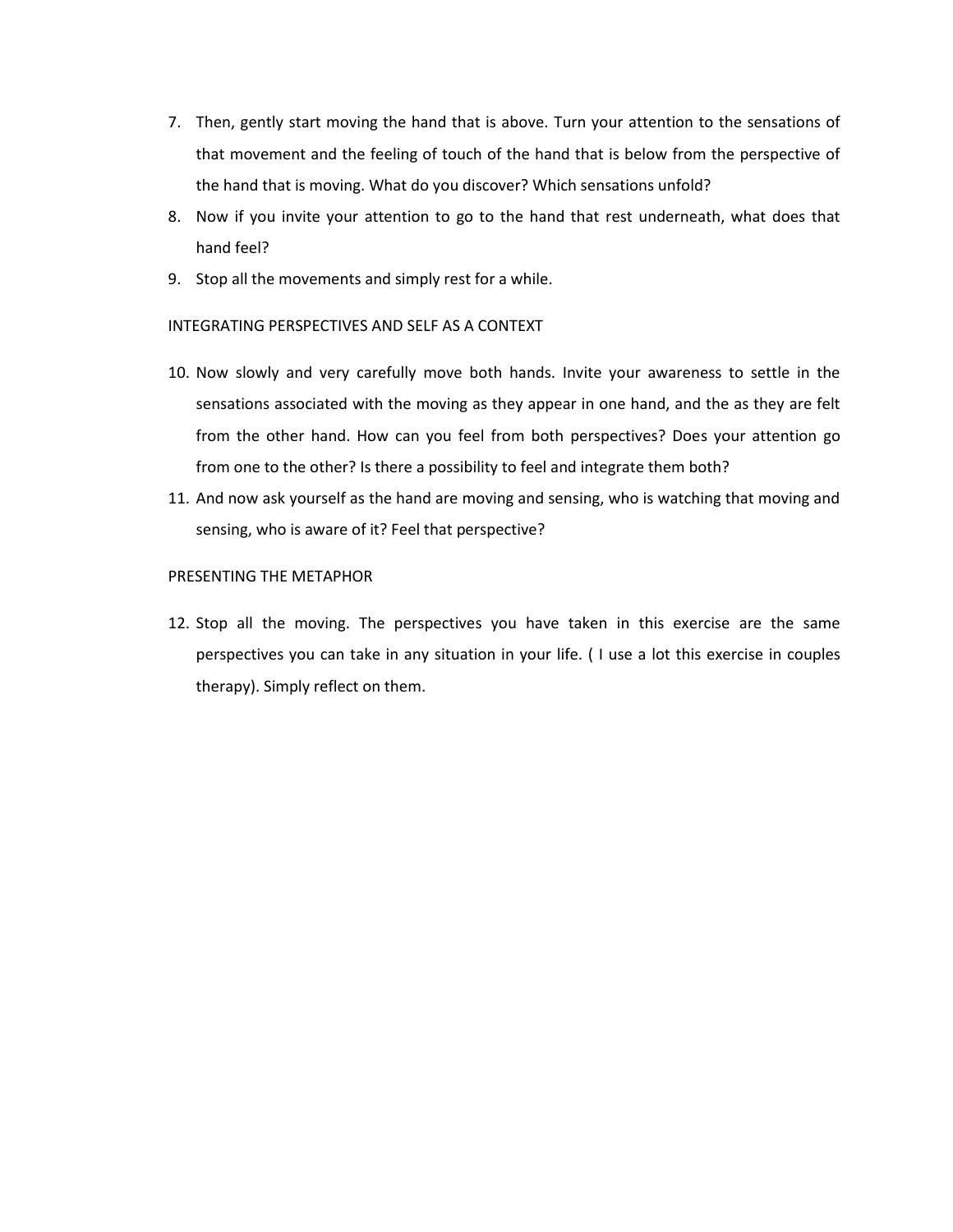#### **GOING NUTS**

These exercise is created to state the difference between the being mode and the doing or problem solving mode of mind. I use it in individual settings but it is very appropriate for group settings also. Is interesting to notice what happens in the problem solving mode in a group.

The first part is like the mindfulness of the raisin exercise.

#### **1. Holding**

- First seat in a comfortable position as best as you can. Gently close your eyes
- $\bullet$ Just rest your hand with palm up as gesture of reception and receiving. You will receive and object. Notice your attitude towards it. Is it curiosity? Is it anxiety? What is?
- Hold the object in the palm of your hand once you have received it (is a nut in a  $\bullet$ nutshell). Focus on the sensations but at the same time be aware of what your mind is telling you.

#### **2. Touching**

Turn the object over your fingers, exploring its texture, the sensation of touch  $\bullet$ landscape. Be with the nut, feeling all the different textures of it.

#### **3. Hearing**

Now gently move the nut close to one ear. What is the soundscape of it? Can it make any sound while you move it? Can you make any sound with it? Just focus on the hearing.

#### **4. Smelling**

Holding the nut beneath your nose, with each inhalations rink in any smell, aroma, or  $\bullet$ fragrance that may arise, noticing as you do this anything interesting that may be happening in your mouth or your stomach.

#### **5. Seeing**

Take time to really see it, gaze at the nut with care and full attention. Look what you  $\bullet$ discover of this nut.

#### **6. Placing**